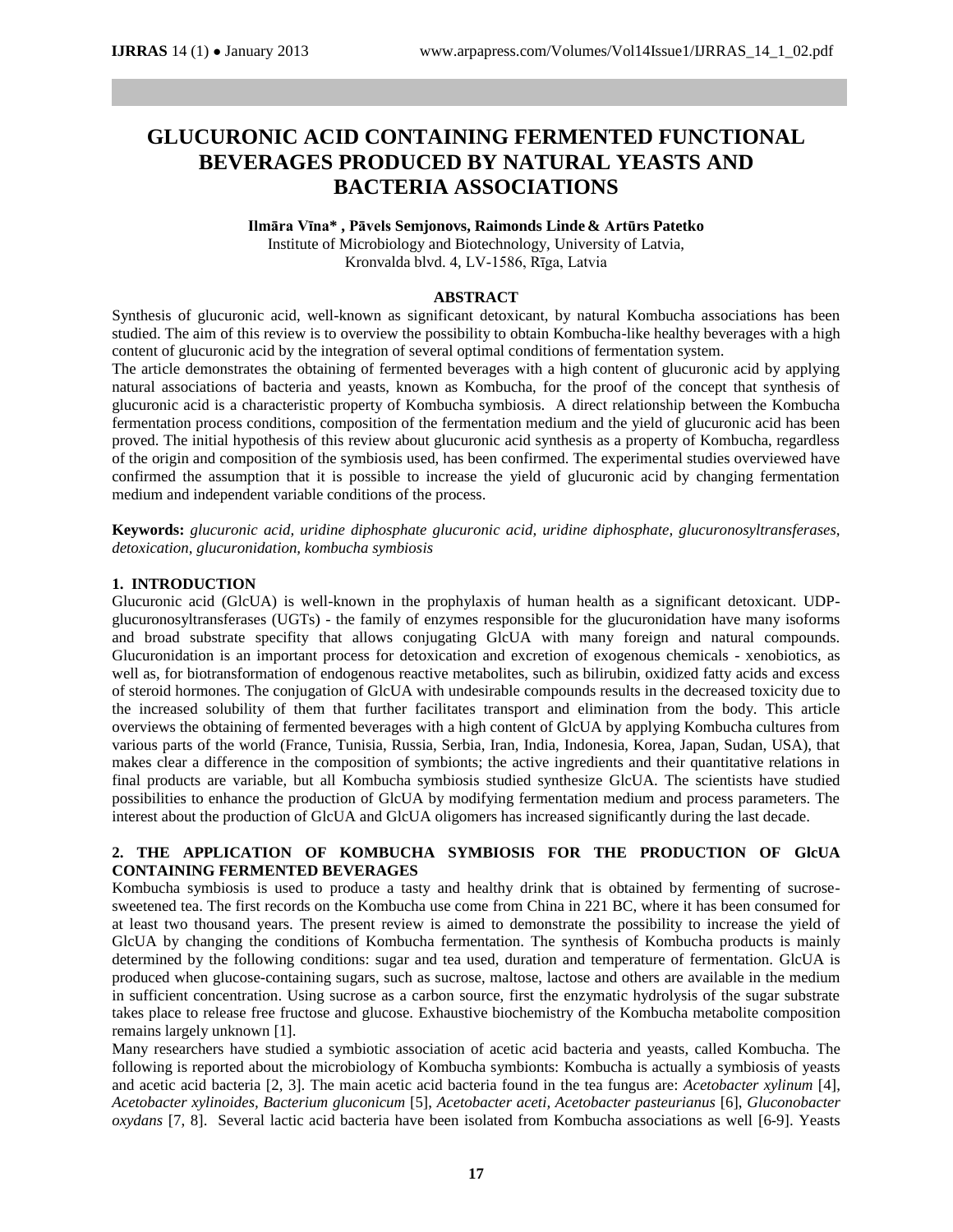isolated from Kombucha beverage are *Schizosaccharomyces pombe, Saccharomycodes ludwigii, Kloeckera apiculata, Saccharomyces cerevisiae, Zygosaccharomyces bailii, Torulaspora delbrueckii, Brettanomyces bruxellensis, Brettanomyces lambicus, Brettanomyces custersii, Candida stellata, Torulopsis sp*., *Pichia sp*., *Brettanomyces sp*. [7, 8]. Furthermore, other *Candida* and *Pichia* species have been isolated from Kombucha symbiosis [1, 4, 6, 10]. Recently two strains unique for Kombucha symbiosis - bacteria *Gluconacetobacter kombuchae sp.* [11] and a new ascosporogenous yeast species *Zygosaccharomyces kombuchaensis* [8, 12] have been identified. The composition of yeasts and acetic acid bacteria in the Kombucha symbiosis is highly variable [7]; therefore, if used as a therapeutic substance or functional beverage, Kombucha should be defined and standardized with regard to its microbiological and chemical composition [13]. Various Kombucha symbiotic associations have been cultivated by the authors cited below, and GlcUA production is reported for all of them. GlcUA should not be confused with gluconic acid, resulting from the oxidation of carbons at different positions of glucose molecule (Figure 1).



Figure 1. Formation of glucuronic acid and gluconic acid by oxidation of glucose.

Both GlcUA and gluconic acid are found in the fermented drinks known as Kombucha. Plenty of different compounds, significant for the human health protection, are produced during fermentation of Kombucha symbiosis: a range of organic acids such as glucuronic, gluconic, lactic, acetic, succinic acid, butyric, malic and usnic acid; vitamins, in particular, of group B and vitamin C, free amino acids and different active enzymes. GlcUA is considered to be one of the key compounds found in Kombucha beverage due to its detoxifying action and claimed health effects [14, 15]; it prevents chronic degenerative cardio-vascular, neurodegenerative diseases and cancer [16, 17].

As it has been mentioned by Lončar et al. [14], in the preliminary studies GlcUA is often cited as Kombucha metabolite, but without quantitative analysis.

### **3. FERMENTATION SYSTEM**

Fermentation system that includes a composition of the medium and variable parameters of the process is the main determinant of the results obtained by the cultivation of Kombucha symbiosis. Two different starter types for Kombucha fermentation can be used to evaluate the influence of the process parameters on the production of GlcUA: Kombucha layer from the fermented liquid surface, and/or Kombucha liquid (mainly 10%) from the previous fermentation [18]. The independent variables monitored have been sugar and tea substrates, temperature and time of fermentation process, while the response variables are the yield of biomass, yield of GlcUA, residual sucrose, and pH value.

#### **3.1. Sugar Substrate - Carbon Source In The Growth Medium**

The traditional carbon source for Kombucha fermentation is sucrose [19]. Fermentation of Kombucha is made by using 5-20% sucrose-sweetened media [5, 12, 16, 20-23]. Sugar substrates must be used at high concentrations (5, 10, 15, 20 g/l) because sugar is consumed as a carbon source for the growth of microorganisms and sucrose in fermentation medium is the principal factor limiting the increase of GlcUA yield. The studies overviewed testify that glucose-containing sugars, i.e., sucrose, lactose, mannose is appropriate for the production of GlcUA, since glucose is the main source for the synthesis of GlcUA. Besides pure sucrose, various complex sucrose-containing products,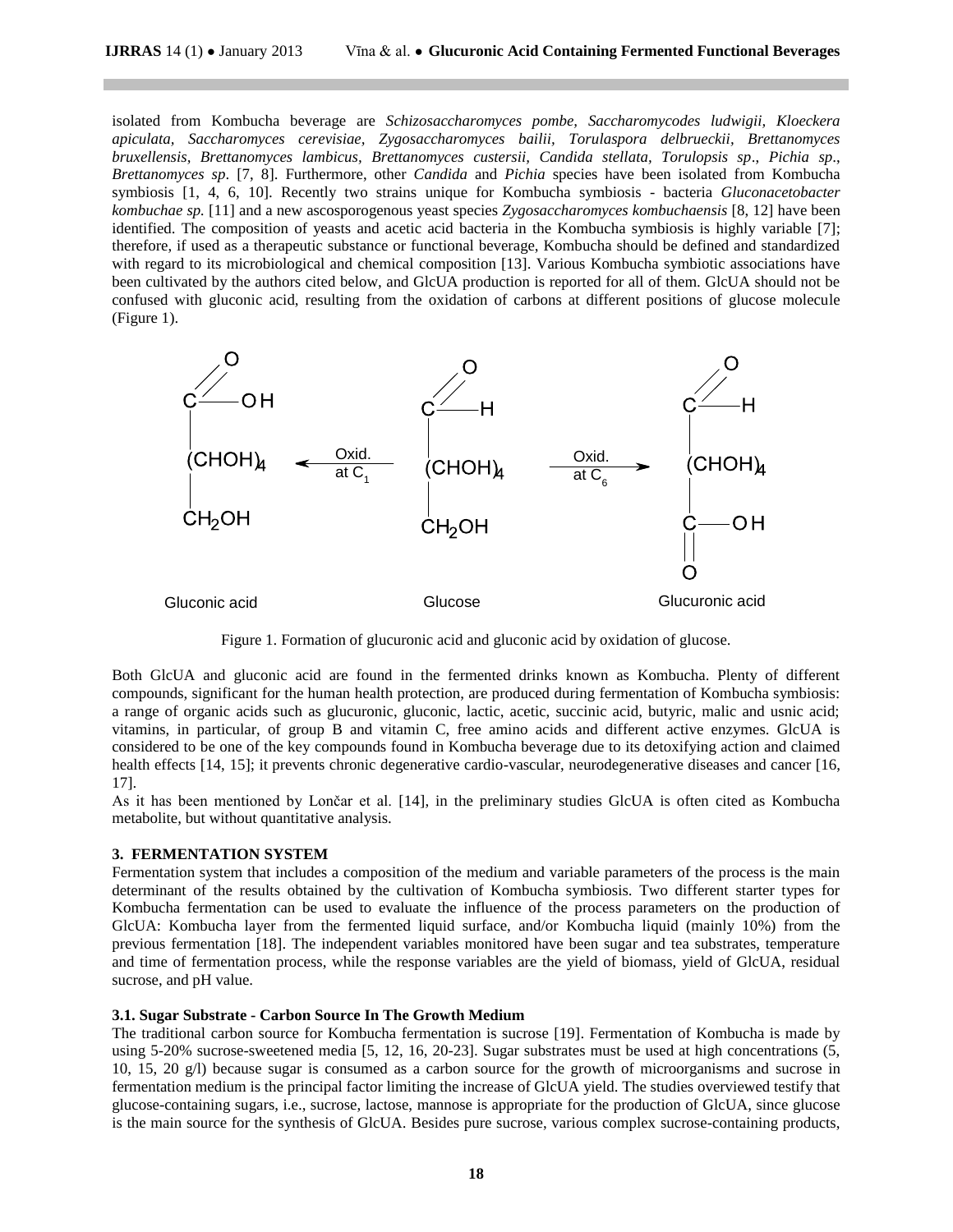in particular, some agricultural and industrial by-products, as molasses from sugar beet processing can be used as sugar substrate. As a good source for the growth factors such fermentation media are attractive because of their low costs [24].

## **3.2. Tea Substrate**

Results of Kombucha fermentation depend on what kind of tea is used. Black tea (BT) and green tea (GT) are the usual substrates for the preparation of Kombucha beverages [5, 22]. Studies have been carried out on a broad concentration range  $(1,25 \text{ g}/\text{l} - 12,5 \text{ g}/\text{l w/v})$  of tea substrate [14, 24-27]. Tea leaves are rich in polyphenols, known as effective antioxidants; some other metabolites of fermented drinks (e.g. vitamin B<sub>2</sub>, C) also can act as antioxidants [28]. The search for a fermentation medium rich in antioxidants has led to new trends in the research the fermentation of Kombucha on herbal teas used in traditional medicine [23, 28-30] and on other food-grade substrates to enrich these products by natural compounds of microbial origin beneficial for human health. Several studies on fermented milk [18, 19, 31, 32], cheese whey [25, 33] and on agricultural and industrial by-products, such as molasses from sugar beet processing [24] have been carried out. A special subject is applying the fruits and berries juices rich in potent antioxidants for the fermentation of Kombucha culture [34-36].

# **3.3. T 0 \_ Temperature**

Originally, Kombucha fermentations have been carried out at the room temperature. As it follows from the investigations overviewed higher temperature causes faster decrease of sucrose concentration and faster increase of GlcUA yield and the yield of other acids as well [35, 36].

## **3.4. T – Fermentation Time**

Production of GlcUA and other valuable compounds of Kombucha are related to a fermentation time – timetemperature interaction is very significant: usually Kombucha fermentations have been carried out at ambient temperature for 7–10 days. The increase of the temperature stimulates the Kombucha layer growth and yielding of the metabolites in a shorter time [7, 37-39].

## **3.5. pH**

pH values of the fermentation media decreased during the incubation of Kombucha due to the synthesis of different organic acids [14], however it has been noted that pH dynamics in Kombucha beverage does not depend only on the production of organic acids [22]. A mechanism of pH stagnation in spite of the growing total acidity has been proposed, according to which carbon dioxide is released at first slowly and much faster after 2-3 days; dissociates of that produce the hydrocarbonate anion  $(HCO<sub>3</sub>)$ , which easily reacts with hydrogen ions  $(H<sup>+</sup>)$  from organic acids, preventing further changes in the  $H^+$  concentration and contributing to a buffer character of the system [5, 17, 22, 40]. The ability of Kombucha symbiosis to buffer the fermentation system has an important role from the biotechnological viewpoint towards the maximization of valuable organic acids production.

### **3.6. Biomass**

The yield of the biomass is closely related to the kind and concentration of sugar and tea substrates used, fermentation temperature and the presence of the growth factors [27, 36, 41].

The following examples, arranged in order of growing yields of GlcUA, are demonstrating this characteristic feature – production of GlcUA - of Kombucha symbiosis.

### **3.6.1. Example 1**

Blanc [42] has reported about the Kombucha association of microorganisms consisting of at least two groups of microorganisms: the acetic acid bacteria *Acetobacter xylinum* and yeasts *Zygosaccharomyces rouxii*, *Candida sp.*  and others. The symbiotic culture was grown traditionally on sucrose-sweetened black tea under aerobic conditions for 7 days as it was reported previously by other authors [5, 6, 43]. The fermentation gave pleasantly sour and sparkling beverage. Several metabolites were identified and quantified: ethanol and organic acids - lactic, acetic, usnic, gluconic and GlcUA. The GlcUA, that is highly responsible for the curative effects of Kombucha beverage, was produced at the concentrations up to 10 mg/l [42]. Curative effects, including detoxifying properties characteristic for GlcUA, presence of vitamins  $B_1$ ,  $B_2$  and  $B_6$  and antibacterial properties caused by the presence of usnic acid have been mentioned by the researchers [42].

### **3.6.2. Example 2**

The Kombucha colony characterized as a mixed culture of *Acetobacter xylinum* and *Zygosaccharomyces sp.* [20] was used in the study of Lončar et al. [14]. The influence of different concentrations of sucrose on the production of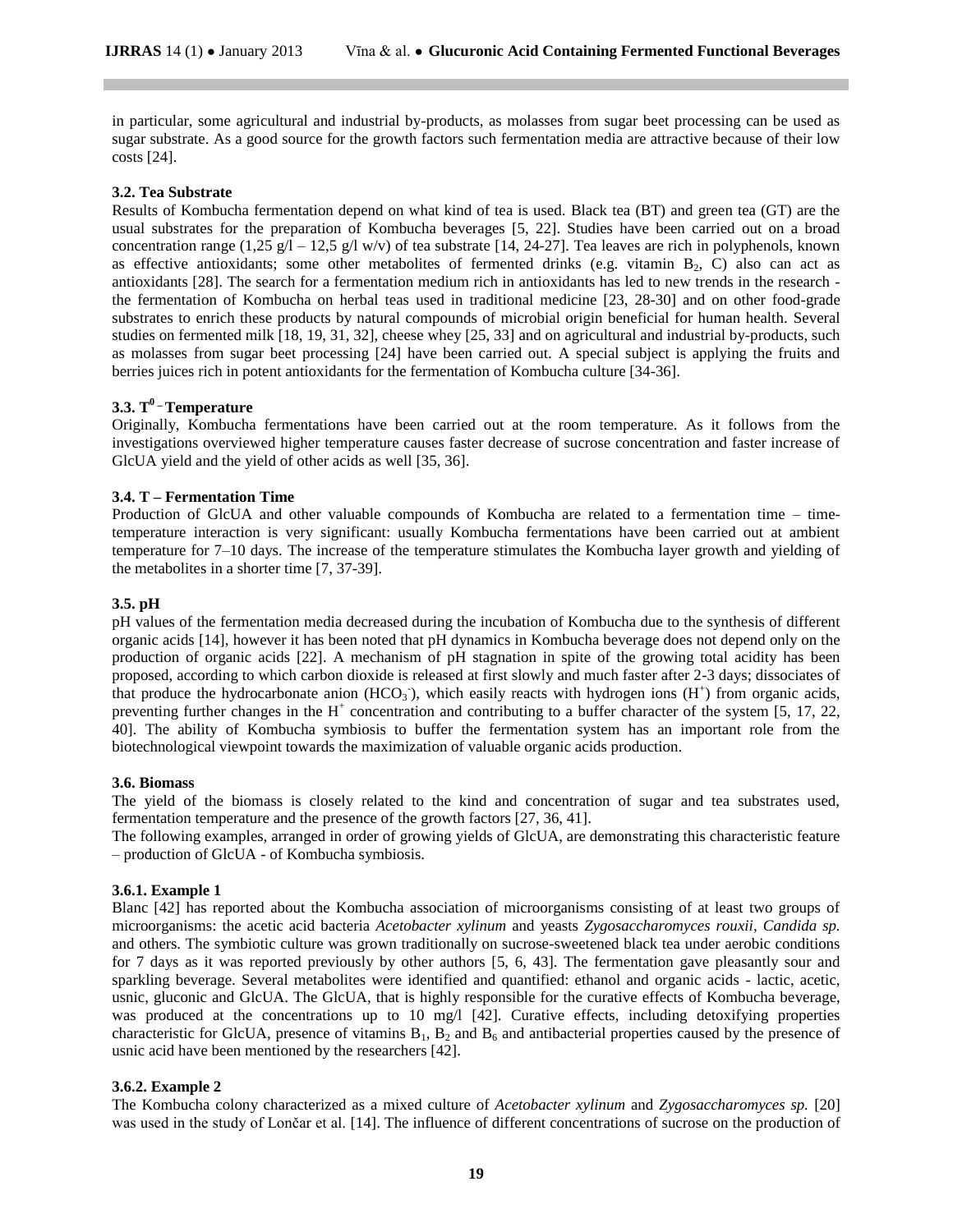GlcUA was studied. Fermentations were performed according to the usual recipe on black tea, sweetened by sucrose and incubated in a thermostat at 28  $\rm{^0C}$  for 21 days. The production of GlcUA was depending on the period of Kombucha symbiosis fermentation and sucrose concentration. The maximal production of GlcUA (3,39 mg/l) was obtained on black tea sucrose medium (100 g/l) at 21th day of fermentation. Taking into account the importance of GlcUA as the main detoxifier, the researchers considered that the beverage obtained under the described conditions could be acknowledged as pharmacologically useful one [14]. These results are in accordance with the data given by Sievers et al. [20], who used black tea supplemented by 67,5  $\alpha$ /l sucrose. A fermentation balance of the sugar substrate used and the products obtained have been calculated on the basis of carbon-mass equation [20].

# **3.6.3. Example 3**

Kombucha culture reported as consisting of *Acetobacter xylinum* and yeasts of the genera *Brettanomyces*, *Zygosaccharomyces*, *Saccharomyces* and *Pichia* was used [44]. The influence of variable environmental conditions, such as type of sugar substrate, fermentation temperature and time and pH value as well on the production of GlcUA was studied. Three initial levels of pH 4, 5 and 6; temperature 25, 31 and 35  $^{\circ}$ C; time 3, 5 and 7 days and different sugar containing substrates - corn syrup, molasses and sucrose were applied in the study on GlcUA synthesis [44]. The best results – maximal yield of GlcUA 44,5 mg/l in the final beverage was achieved by sucrose as a substrate. The advantage of sucrose as a sugar substrate, relatively high temperature, i.e., 31  $\rm{^0C}$  and less acidic fermentation medium (pH=6) were the conditions preferable for the increase of the GlcUA yield. These results show that Kombucha association, fermented under conducted conditions, can produce the beverage that can be used as a healthy drink due to the increased level of GlcUA.

## **3.6.4. Example 4**

Jayabalan et al. [15] have reported about the possibility to get higher levels of GlcUA by varying the tea substrate, than it has been cited by other researchers [14, 42, 44]. 1,2 % of BT, BT manufacture waste and GT were used in the study [22]. The fermentation was carried out at  $24 - 37^{\circ}$ C for 18 days and changes in the content of organic acids glucuronic, acetic, lactic and citric acid were examined. GT and BT were found to be the best substrates for the production of GlcUA (1,73  $\pm$  0,14 g/l and 2,33  $\pm$  0,24 g/l, respectively). GlcUA reached maximum on 15<sup>th</sup> day in GT and on  $12<sup>th</sup>$  day in BT, respectively. Kombucha fermented beverages had excellent antioxidant properties [22]. The extent of the antioxidant activity depended upon the starter culture, kind of tea material used, time and temperature of fermentation. Among three tea substrates tried, GT was found to have the highest DPPH scavenging ability (88 %) on 18th day of fermentation [22].

### **3.6.5. Example 5**

This example discusses the microbial synthesis of polyglucuronic acids, called also as GlcUA oligomers (GAOs). GAOs produced are subjected to the hydrolysis by enzymes of bacteria and fungi [45-48] and, as a result, free GlcUA is released in the medium. Unknown till the beginning of the nineties, polyglucuronic acids have risen the interest of the scientific community [48], and the studies on polyglucuronic acids as rich source of GlcUA for application in foods and medicine have increased significantly [49-52]. Pokalwar et al. [53] have reported about the production of bacterial cellulose by specific strain of *Gluconacetobacter sp.*, that has also simultaneously synthesized GAOs as by-products [49-52]. Certain strains of *Gluconacetobacter*, previously classified as *Acetobacter,* are reported as Kombucha symbionts [4-8]. A cellulose-producing strain of *Gluconacetobacter sp.,* isolated from rotten apples and identified as *Gluconacetobacter hansenii* PJK [54], was extensively investigated under various experimental conditions and was used to produce GAOs in increased quantities [49, 54-59]. The oligomers were found to consist of α-D-GlcUA as a single monomer unit [49, 51]. For manufacturing of GAOs at bigger quantities waste from beer fermentation broth (WBFB) was chosen as a cost effective alternative to the basal medium; on WBFB large quantities of GlcUA  $(112,65g/1)$  were produced [54]. It is known that fermentation medium can influence greatly the composition and chemical structure of the oligosaccharides synthesized [60]. Two differences between oligomers from basal medium and from WBFB have been proved, first, GAOs from WBFB are in the form of sodium oligoglucuronate, and second, those are partly acetylated [50, 61, 62] and have an overall better thermal stability, improved by acetylation, according to Gröndahl et al. [63].

### **3.6.6. Example 6**

Yavari et al. [35] have reported about extremely high yield of GlcUA achieved by Kombucha symbiosis cultured in medium rich in natural antioxidants different from tea polyphenols. Sour cherry juice (SCJ) was examined as the source of antioxidants such as neochlorogenic acid, 3-coumaroyl-quinic acid, chlorogenic acid and catechins; the highest antioxidant activity, anti-inflammatory properties and prevention of various human degenerative diseases are reported for them [64-66]. Actively growing Kombucha layer was used as inoculum for SCJ fermentation [67].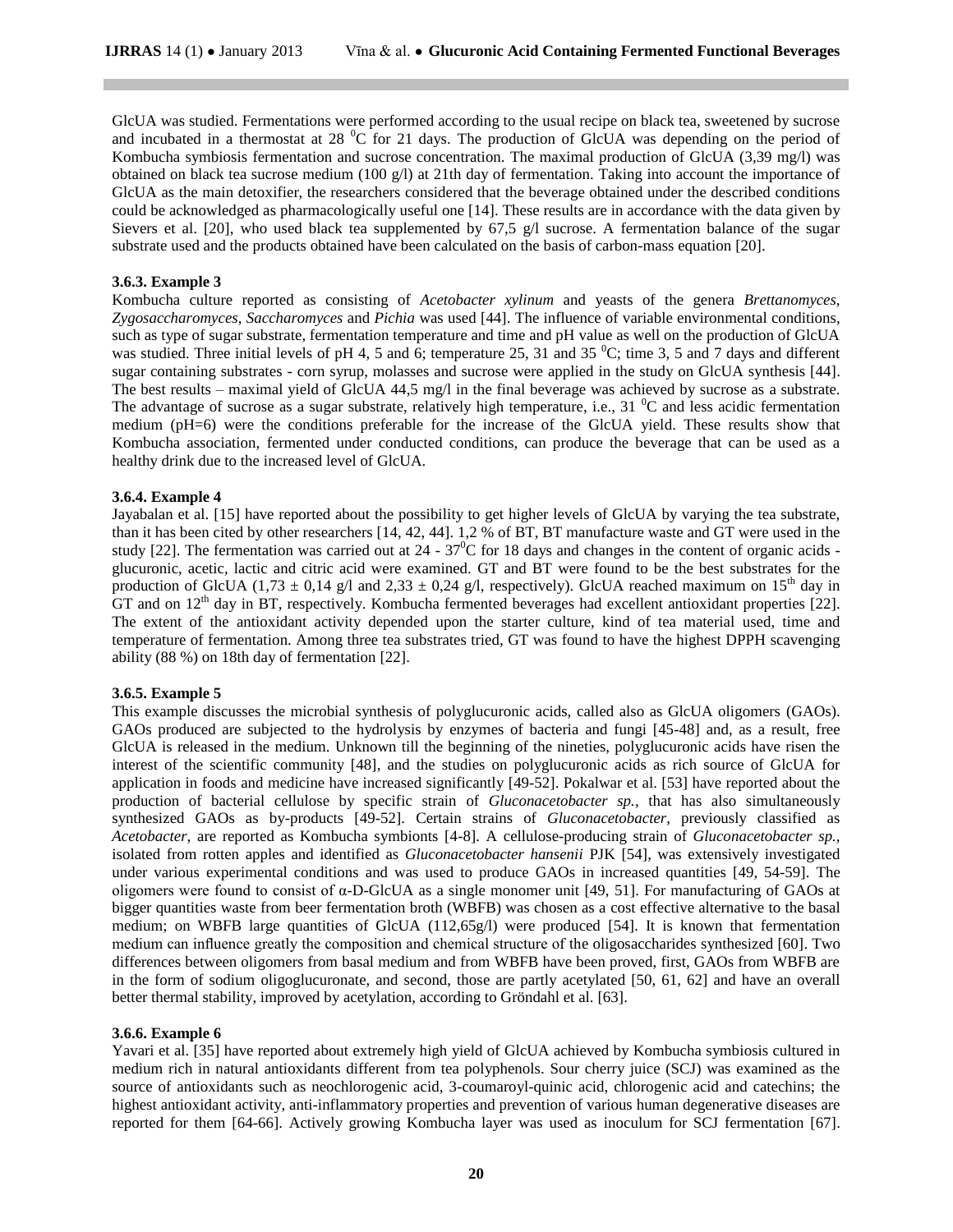Kombucha from Persian Culture Collection, IROST, grown in traditional Kombucha fermentation medium – sucrose-sweetened black tea produced 3,67 g/l of GlcUA. In order to enhance the GlcUA production the researchers modified the fermentation process by changing three variables: sucrose content, duration of the process and temperature. This increased the yield of GlcUA up to maximum 132,5 g/l at 37  $\degree$ C within 14 days on 8 % sucrosesweetened SCJ. Total concentration of organic acids had increased from 9, 2 g/l in unfermented SCJ to 292,5 g/l in final product; total acidity and value of pH depended significantly on duration of the process. The reduction of sucrose concentration was temperature dependent and the lowest remained sucrose content  $(2,1, 2/1)$  was reached on 14th day. Therefore juices of various fruits and berries, rich in compounds with antioxidant properties, can be prospective for the increase of GlcUA yield in beverages fermented by natural associations of bacteria and yeasts like Kombucha and as a result, for the increase of the functional value of these beverages.

#### **3.6.7. Example 7**

Currently the highest yield of GlcUA achieved by the use of Kombucha symbiosis has been reported by Yavari et al. [36]. The same Kombucha symbiosis and an analogous plan of investigation as in the previous example 6 was applied, only the fermentation medium was changed – the grape juice (GJ) was fermented instead of SCJ. According to the authors the following hypothesis were used for the development of the conception: comparing diets among western countries, it had been noted that although the people of France tended to consume high levels of animal fat, the incidence of heart disease remained relatively low, a phenomenon, as suggested, occurred from protective benefits of regular consuming grape wine [68]. Antioxidants of GJ, such as resveratrol, bears a significant transcriptional overlap with the beneficial effects in heart, skeletal muscle and brain [69], whereas anthocyanin"s tend to be the main polyphenolics beneficial for human health [70]. Production of GlcUA was performed using 10% Kombucha inoculum from the previous fermentation. Temperature, time and sucrose concentration were chosen as independent variables of Kombucha cultivation process, while the response variables obtained were the yield of GlcUA and the yield of biomass (Kombucha layer). The fermentation was carried out on sucrose content 5, 7 and 9 g/l at three constant temperatures 18, 27 and 37  $^{0}C$  for 4, 9 and 14 days. The optimum medium composition for predicted maximum GlcUA production appeared to be 7% sucrose-sweetened GJ. After two weeks of fermentation at 37 <sup>o</sup>C the yield of GlcUA increased from initial level of 34 g/l to very high one - 178 g/l. At 27 <sup>o</sup>C with 9 g/l of sucrose only 160 g/l of GlcUA was produced after 14 days of fermentation. It showed that increased temperature was a significant factor for a more active production of GlcUA. The yield of GlcUA obtained on GJ was much higher if compared to the production of GlcUA in black tea 2,3 g/l [15] (example 4) and even in sucrose-sweetened SCJ - 132,5 g/l [35] (example 6). In those three investigations overviewed (examples 4, 6 and 7), fermentation times are comparable (12, 14 and 14 days, respectively); the same is to say about sucrose concentration 7-8 g/l**.** It may suggest the effects of carbohydrates in grape juice as additional source of carbon, different antioxidants and other natural compounds as source of nitrogen and nutrients in BT, SCJ and GJ, on the dynamics of the process and metabolites produced. The biomass increased significantly during 14 days of fermentation: the lowest mass of Kombucha mat was 112,43 g, the highest - 478,15 g. Parallelism between the increase of biomass and the yield of GlcUA was marked: the addition of 7 g/l of sucrose to GJ was enough for obtaining of both maxima; the increase of temperature from 27<sup>0</sup>C to 37<sup>0</sup>C gave the significant increase of both, yield of biomass (from 413 g to 478 g) and yield of GlcUA (from 160 g/l to 178 g/l). Slightly carbonated, acidic, refreshing Kombucha-analogue beverage was obtained that, according to the conclusions of the researchers, might have high pharmaceutical value [36].

#### **4. THE APPLICATION OF MICROBIAL GlcUA IN FOODS**

It has been recognized that according to the increasing intake of xenobiotics nowadays, the quantity of GlcUA synthesized in human body is not sufficient for detoxication and elimination of xenobiotics and for promotion of fatsoluble endobiotics normal metabolism. The supplemental consumption of additional sources of GlcUA is advisable and GlcUA containing beverages fermented by Kombucha could help to solve the problem. Kombucha - fermented green or black tea drink is a source rich in GlcUA. D-Glucurono-γ-lactone (DGL) that regulates the formation of D-GlcUA has been offered as a GlcUA source as well. The fact that the two compounds, DGL and GlcUA, are physiologically interchangeable opens a new perspective - a number of studies have revealed that even at high dosages the compound is relatively safe [71]. DGL can be found in minimal amounts naturally, with wine being the richest source with 20 mg/l. The DGL is safe at supplemental dosages (e.g. 500-3000 mg/day) and is short-lived in the humans; it is quickly absorbed via oral administration, metabolized and excreted in the urine. DGL hepatoprotective and detoxifying properties are reported [71].

GlcUA oligosaccharides (GAOs) are less sweet, have fewer calories than sucrose and thus are useful as bulking agents in the foods. The main physico-chemical property of oligosaccharides - their ability to form many hydrogen bonds with different compounds, is characteristic also for  $\alpha$ -(1,4)-D-polyglucuronic acid, synthesized by *Gluconacetobacter hansenii* [51, 52]. That determines ability of GAOs of surface coating or enveloping and, as a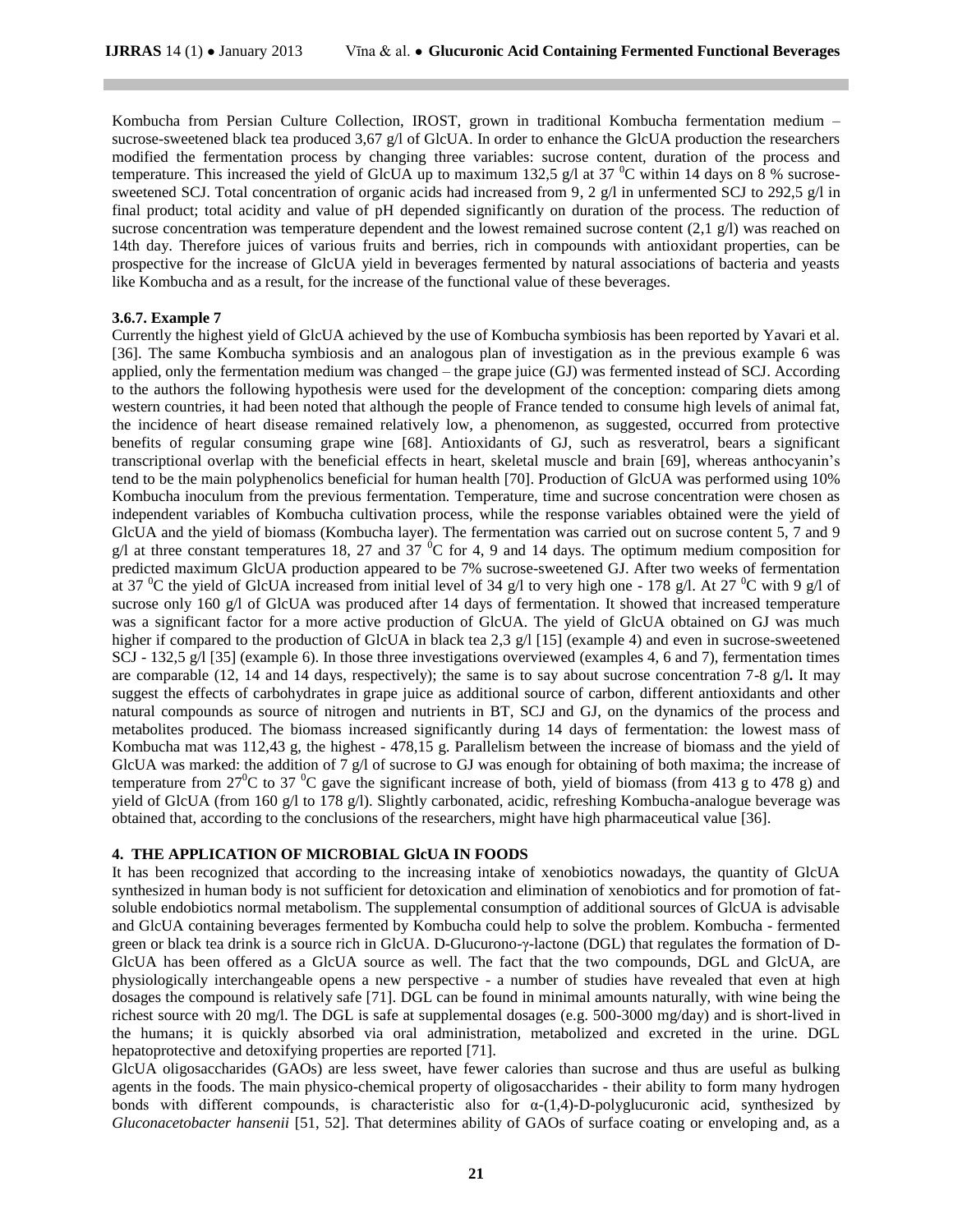result, their stabilizing activity against free radical damages regarding to essential unsaturated fatty acids. It makes GAOs valuable as components in food application. GAOs possess good emulsifying properties and have sufficient thermal stability in order to be developed commercially [72]. The optimum concentration of GAOs for maximal emulsifying ability is found to be 0,10 % w/v. A linear homopolymer of partially acetylated GlcUA synthesized by *Gluconacetobacter* [73] has been offered as a substitute for pectin and alginate in the foods because of its remarkable gelling or thickening properties [74]. GAOs are superior in this as compared to carbohydrates that do not contain carboxyl groups, because they are more water-soluble; GAOs carbon skeleton is mentioned to be an advantage for achieving the complexing or stabilizing activity [75].

## **5. FERMENTED BEVERAGES – MOTIVATION OF THE CHOICE**

Functional beverages are an important subsector within functional food scope. In US the market shares of the functional beverages account for 48,9 % of the 118,3 milliard dollar worth non-alcoholic industry [76] with the highest annual growth rate of 15 % to 20 % [77]. This market is predicted to have the increase because people have become more proactive in illness prevention and control; they focus on natural healthy ingredients. Functional beverages include non-traditional ingredients in their formulation, so as to provide specific health benefits that go beyond general nutrition, such as heart health, improved immunity and digestion, joint health and weight management, which increase worries about obesity and its implications on health [76, 78]. Common improvement of health and wellness by the decrease of sugar and calories consumption and increase of consumption with daily dose of essential vitamins and minerals, as brewed functional beverages are excellent source of B vitamins, help meet the demands of energy metabolism, and source of antioxidant vitamins E and C to help protect the body of active individuals [79]. Functional beverages produced are targeted to solve a problem of organism"s hydration in a healthy way [79, 80] and energy/rejuvenation [81] – the last products are rated number one in growth with a wide range of varieties targeting different health related concerns [82]. One of the trends is probiotics for gut health and boosting immune system; memory and mental sharpness is also coming into focus: fermented beverages, rich in neuroactive amines tyramine and histamine are produced [83]. Preventive effects of green tea on diabetic nephropathy have been demonstrated [84], that points on possible influence of Kombucha fermented green tea beverages on protection against degenerative kidney diseases. Due to the lactose maldigestion problem and allergy to milk proteins, widespread in human population, non-dairy drinks which are also cholesterol free are demanded; antioxidants from medicinal herbs and fruit extracts are among the ingredients that protect consumers from free radicals caused risks and, as a result, from many chronic degenerative diseases [85].

Kombucha - symbiotic association of bacteria and yeasts has been cultured for obtaining the healthy beverages long ago [12]. The popularity of Kombucha fermented beverage is mainly due to its refreshing ability and ascribed curative effects. The American Centre of Disease Control (CDC) has investigated all reports of health concerns and Kombucha fermentation final product is generally recognized as safe [GRAS] by USA Food and Drug Administration (FDA) [86, 87].

# **6. CONCLUSIONS AND FUTURE PROSPECTS**

The present review provides an overview of GlcUA synthesis by Kombucha symbiosis: all associations being used produce GlcUA; the yield of GlcUA can be regulated by changing the fermentation medium and the process parameters. The studies overviewed have shown that fermentation media rich in glucose containing sugars **-** source of carbon, additional sources of nitrogen and antioxidants (GT and BT, teas of medicinal herbs, waste beer fermentation broth, juices of sour cherry and grape) are perspective for further research how to intensify the production of GlcUA in Kombucha-like beverages. Regular supply of GlcUA is very important in respect to health maintenance and different curative effects: use of Kombucha beverages containing GlcUA is recommendable for the elimination of xenobiotics. The studies on the consumption of Kombucha beverages suggest their suitability for the prevention of metabolic disorders that make them perspective for development of fermented functional beverages for health prophylaxis

### **7. ACKNOWLEDGEMENTS**

This research was supported by ERAF 2.1.1.1 Contract No. 2010/0322/2DP/2.1.1.1.0/10/APIA/VIAA/108

### **8. REFERENCES**

- [1]. Mayser P, Stephanie-Fromme-Leitzmann C, Grunder K (1995). The yeast spectrum of the tea fungus kombucha. Mycoses 38:289-295.
- [2]. Kappel T, Anken RH (1993). The tea-mushroom. Mycol. 7:12-13.
- [3]. Steinkraus KH (1996). Handbook of indigenous fermented foods, 2nd edn. Marcel Dekker, New York.
- [4]. Balentine DA (1997). Special issue: tea and health. Crit. Rev. Food. Sci. Nutr. 8:691-692.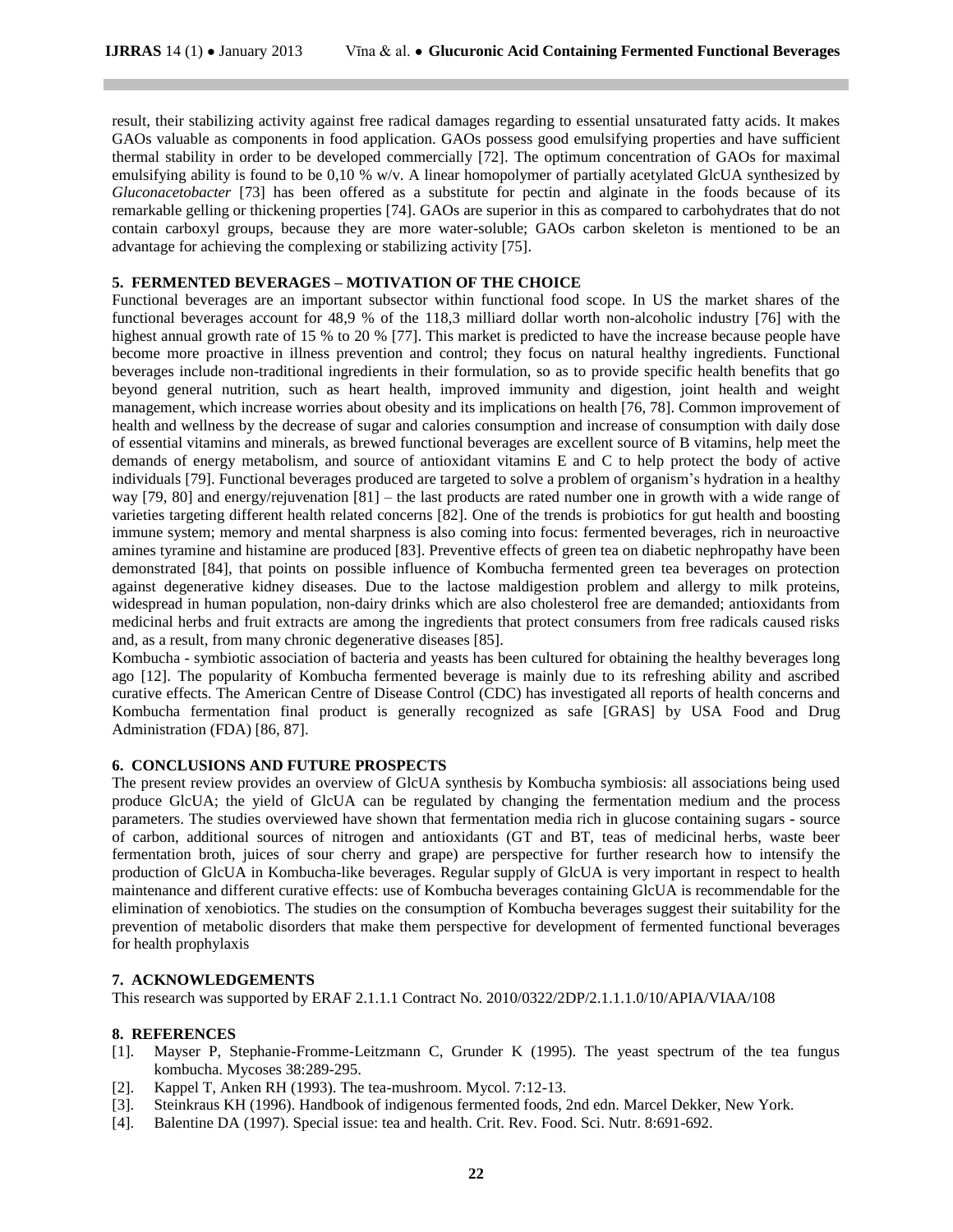- [5]. Reiss J (1994). Influence of different sugars on the metabolism of the tea fungus. Z. Lebensm. Unters. Forsch. 198:258-261.
- [6]. Liu CH, Hsu WH, Lee FL, Liao CC (1996). The isolation and identification of microbes from a fermented tea beverage, Haipao, and their interactions during Haipao fermentation. Food Microbiol. 6:407-415.
- [7]. Greenwalt CJ, Steinkraus KH, Ledford RA (2000). Kombucha, the fermented tea: microbiology, composition, and claimed health effects. J. Food. Prot. 63:976-981.
- [8]. Kurtzman CP, Robnett CJ, Basehoar-Powers E (2001). *Zigosaccharomyces kombuchaensis*, a new ascosporogeneous yeast from "Kombucha tea". FEMS Yeast Res. 2:133-138.
- [9]. Yang Z, Zhou F, Ji B, Li B, Luo Y, Yang L, Li T (2010). Symbiosis between microorganisms from kombucha and kefir: Potential significance to the enhancement of kombucha function. Appl. Biochem. Biotechnol. 2:446-455.
- [10]. Jankovic I, Stojanovic M (1994). Microbial and chemical composition, growth, therapeutical and antimicrobial characteristics of tea fungus. Mikrobiol. 33:25-34.
- [11]. Dutta D, Gachhui R (2007). Nitrogen-fixing and cellulose-producing *Gluconacetobacter kombuchae sp. nov.*, isolated from Kombucha tea. Int. J. Syst. Evol. Microbiol. 2:353-357.
- [12]. Teoh AL, Heard G, Cox J (2004). Yeast ecology of Kombucha fermentation. Int. J. Food Microbiol. 2: 119- 126.
- [13]. Wu CD, Wei GX (2002). Tea as a functional food for oral health. Nutr. 18:443-444.
- [14]. Lončar E, Petrović S, Malbaša R, Verac R (2000). Biosynthesis of glucuronic acid by means of tea fungus. Nahr. 44:138-139.
- [15]. Jayabalan R, Marimuthu S, Swaminathan K (2007). Changes in content of organic acids and tea polyphenols during kombucha tea fermentation. Food Chem. 102:392-398.
- [16]. Dufresne C, Farnworth E (2000). Tea, Kombucha and health: a review. Food Res. Int. 33:409-421.
- [17]. Sreeramulu G, Zhu Y, Knol W (2000). Kombucha fermentation and its antimicrobial activity. J. Agric. Food Chem. 6:2589-2594.
- [18]. Brezo T, Kravić S, Suturović Z, Karišik-Đurović A, Vitas J, Malbaša R, Milanović S (2011). Influence of kombucha inoculum on the fatty acid composition of fermented milk products. Food Ind. - Milk Dairy Prod. 1:21-24.
- [19]. Milanović S, Lončar E, Đurić M, Malbaša R, Tekić M, Iličić M, Duraković K (2008). Low energy Kombucha fermented milk-based beverages. Acta Period. Technol. 39:37-46.
- [20]. Sievers M, Lanini C, Weber A, Schuler-Schmid U, Teuber M (1995). Microbiology and fermentation balance in a kombucha beverage obtained from a tea fungus fermentation. System. Appl. Microbiol. 18:590-594.
- [21]. Velićanski A, Cvetković D, Markov S, Savić D (2007). Effect of inoculum on kombucha fermentation. Proc. 12th Conf. About Biotechnol. 131-137.
- [22]. Jayabalan R, Subathradevi P, Marimuthu S, Sathishkumar M, Swaminathan K (2008). Changes in free-radical scavenging ability of kombucha tea during fermentation. Anal. Methods 109:227-234.
- [23]. Battikh H, Bakhrouf A, Ammar E (2012). Antimicrobial effect of Kombucha analogues. LWT Food Sci. Technol. 1:71-77.
- [24]. Malbaša R, Lončar E, Đurić M, Došenović I (2008b). Effect of sucrose concentration on the products of Kombucha fermentation on molasses. Food Chem. 108:926-932.
- [25]. Belloso-Morales G, Hernández-Sánchez H (2003). Manufacture of a beverage from cheese whey using a "tea fungus" fermentation. Rev. Latinoam. Microbiol. 1-2:5-11.
- [26]. Koizumi S (2003). Large-scale production of oligosaccharides using bacterial functions. Trends Glycosci. Glycotechnol. 15:65-74.
- [27]. Malbaša R, Lončar E, Đurić M (2008a). Comparison of the products of Kombucha fermentation on sucrose and molasses. Food Chem. 3:1039-1045.
- [28]. Malbaša R (2004). Investigation of antioxidant activity of beverage from tea fungus fermentation. Dissertation, University of Novi Sad.
- [29]. Cvetković D, Markov S, Djurić M, Savić D, Velićanski A (2008). Specific interfacial area as a key variable in scaling-up kombucha fermentation. J. Food Eng. 85:387-392.
- [30]. Velićanski A (2008). Characteristics of kombucha fermentation on medicinal herbs from *Lamiaceae* family. M Sc Thesis, University of Novi Sad.
- [31]. Pejić B, Milanović S, Lazić V, Vitas J, Marinkov T (2009). Quality and shelf–life of kombucha fermented dairy beverage packed in various packagings. Food Ind. - Milk Dairy Prod. 1-2:110-115.
- [32]. Vitas J, Malbaša R, Milanović S, Lončar E, Iličić M, Kolarov Lj (2010). Influence of milk fat content on quality of kombucha fermented milk beverages. Food Ind. - Milk Dairy Prod. 1-2:76-81.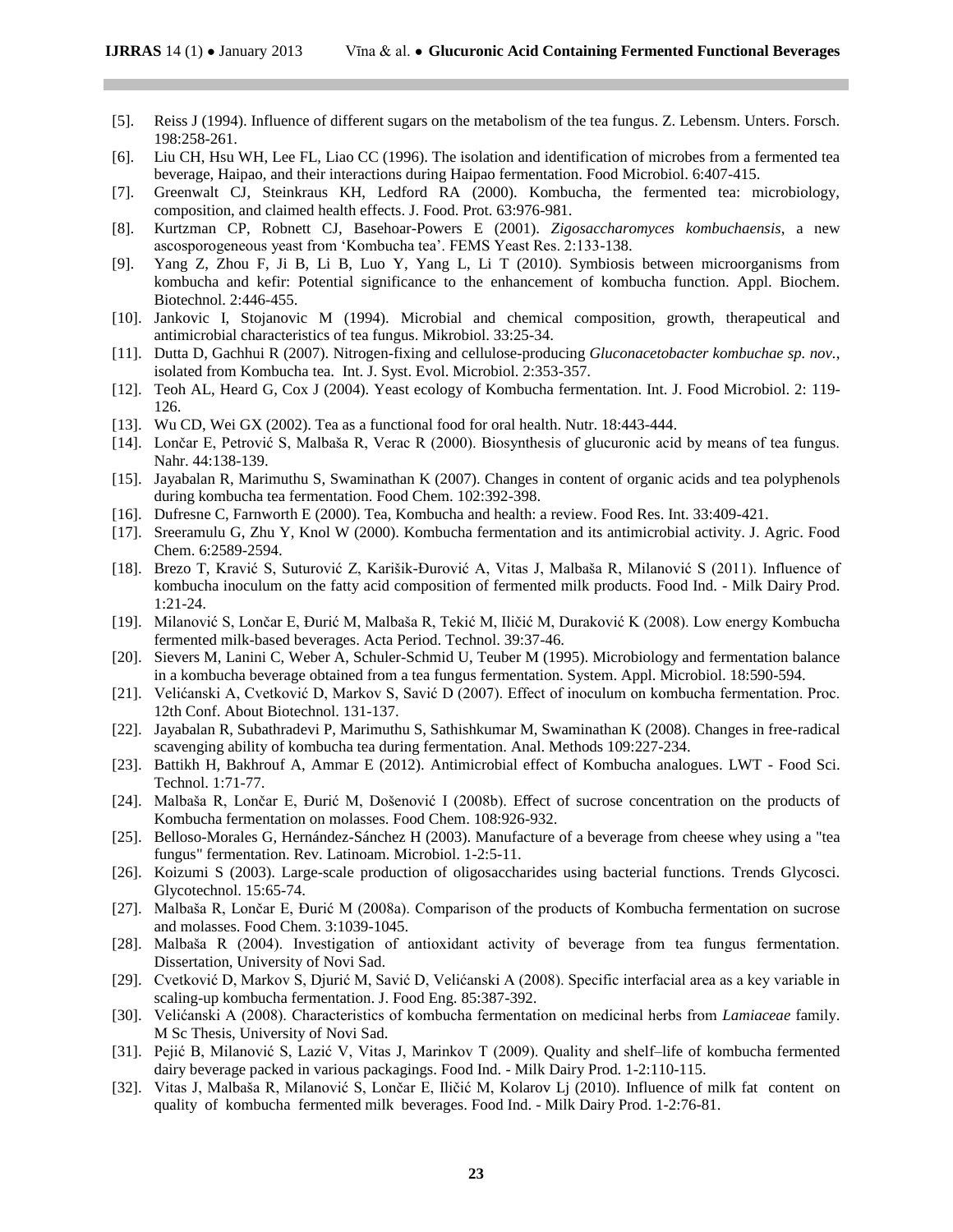- [33]. Iličić M, Milanović S, Carić M, Đurić M, Tekić M, Vukić V, Duraković K, Popović S (2009). Primena kombuhe u tehnologiji funkcionalnih fermentisanih mlečnih proizvoda. Food Ind. - Milk Dairy Prod. 1-2:65- 69.
- [34]. Yavari N, Mazaheri AM, Hoseini MSZ, Moghadam MB, Larijani K (2009). Factors influencing the increase of glucuronic acid in apple Kombucha. J. Food Technol. Nutr. 2:12-19.
- [35]. Yavari N, Assadi MM, Larijani K, Moghadam MB (2010). Response surface methodology for optimization of glucuronic acid production using kombucha layer on sour cherry juice. Aust. J. Basic Appl. Sci. 8:3250- 3256.
- [36]. Yavari N, Assadi MM, Moghadam MB, Larijani K (2011). Optimizing glucuronic acid production using tea fungus on grape juice by response surface methodology. Aust. J. Basic Appl. Sci. 11:1788-1794.
- [37]. Greenwalt CJ, Ledford RA, Steinkraus KH (1998). Determination and characterization of the antimicrobial activity of the fermented tea kombucha. Lebensm. Wiss. Technol. 31:291-296.
- [38]. Jayabalan R, Malini K, Sathishkumar M, Swaminathan K, Yun S (2010). Biochemical characteristics of tea fungus produced during Kombucha fermentation. Food Sci. Biotechnol. 3:843-847.
- [39]. Malbaša R, Lončar E, Vitas J, Čanadanović-Brunet J (2011). Influence of starter cultures on the antioxidant activity of Kombucha beverage. Food Chem. 4:1727-1731.
- [40]. Chen C, Liu BY (2000). Changes in major components of tea fungus metabolites during prolonged fermentation. J. Appl. Microbiol. 5:834-839.
- [41]. Ahmed SE, Dirar HA (2005). Studies on the microbiology of Kombucha (Tea Fungus). Univ. Khartoum J. Agric. Sci. 13, 1:68-84.
- [42]. Blanc PhJ (1996). Characterization of the tea fungus metabolites. Biotechnol. Lett. 2:139-142.
- [43]. Hesseltine CW (1965). A millenium of fungi, food, and fermentation. Mycologia 2:149-197.
- [44]. Beigmohammadi F, Karbasi A, Beigmohammadi Z (2010). Production of high glucuronic acid level in Kombucha beverage under the influence environmental condition. J. Food Technol. Nutr. 2:30-38.
- [45]. Da Costa A, Michaud P, Petit E, Courtois B, Courtois J (2001). Purification and properties of a glucuronan lyase from *Sinorhizobium meliloti* M5N1CS (NCIMB 40472). Appl. Environ. Microbiol. 11:5197-5203.
- [46]. Delattre C, Michaud P, Lion JM, Courtois B, Courtois J (2005). Production of glucuronan oligosaccharides using a new glucuronan lyase activity from a *Trichoderma sp.* strain. J. Biotechnol. 4:448-457.
- [47]. Konno N, Habu N, Maeda I, Azuma N, Isogai A (2006). Cellouronate (β-1,4-linked polyglucuronate) lyase from *Brevundimonas sp.* SH203: Purification and characterization. Carbohydr. Res. 4:589-596.
- [48]. Elboutachfaiti R, Delattre C, Petit E, Michaud P (2011). Polyglucuronic acids: Structures, functions and degrading enzymes. Carbohydr. Polym. 1:1-13.
- [49]. Jung JY, Park JK, Chang HN (2005). Bacterial cellulose production by *Gluconacetobacter hansenii* in an agitated culture without living non-cellulose producing cells. Enzym. Microb. Tech. 3:347-354.
- [50]. Park JK, Khan T, Jung JY (2006). Structural studies of the glucuronic acid oligomers produced by *Gluconacetobacter hansenii* strain. Carbohydr. Polym. 4:482-486.
- [51]. Khan T, Park JK (2008). The structure and physical properties of glucuronic acid oligomers produced by a *Gluconacetobacter hansenii* strain using the waste from beer fermentation broth. Carbohydr. Polym. 3:438- 445.
- [52]. Ha JH, Shah N, Ul-Islam M, Khan T, Park JK (2011). Bacterial cellulose production from a single sugar αlinked glucuronic acid-based oligosaccharide. Proc. Biochem. 46:1717-1723.
- [53]. Pokalwar SU, Mishra MK, Manwar AV (2010). Production of cellulose by G*luconacetobacter sp.* Recent Res. Sci. Technol. 7:14-19.
- [54]. Park JK, Park YH, Jung JY (2003a). Production of bacterial cellulose by *Gluconacetobacter hansenii* PJK isolated from rotten apple. Biotechnol. Bioprocess Eng. 2:83-88.
- [55]. Jung JY, Park YH, Park JK (2003a). Effects of alcohols on the production of bacterial cellulose. Korean J. Biotechnol. Bioeng. 2:127-132.
- [56]. Jung JY, Park YH, Park JK (2003b). Effect of medium composition on the bacterial cellulose production by *Gluconacetobacter hansenii* PJK. Korean J. Biotechnol. Bioeng. 2:94-99.
- [57]. Park JK, Jung JY, Park YH (2003b). Cellulose production by *Gluconacetobacter hansenii* in a medium containing ethanol. Biotechnol. Lett. 24:2055-2059.
- [58]. Park JK, Hyun SH, Jung JY (2004). Conversion of *Gluconacetobacter hansenii* PJK into non-celluloseproducing mutants. Biotechnol. Bioprocess Eng. 5:383-388.
- [59]. Shah N, Ha JH, Park JK (2010). Effect of reactor surface on production of bacterial cellulose and water soluble oligosaccharides by *Gluconacetobacter hansenii* PJK. Biotechnol. Bioprocess Eng. 1:110-118.
- [60]. Duta FP, França FP, Lopes LMA (2006). Optimization of culture for exopolysaccharide production in *Rhizobium sp.* using the response surface method. Electron. J. Biotechnol. 9:391-399.